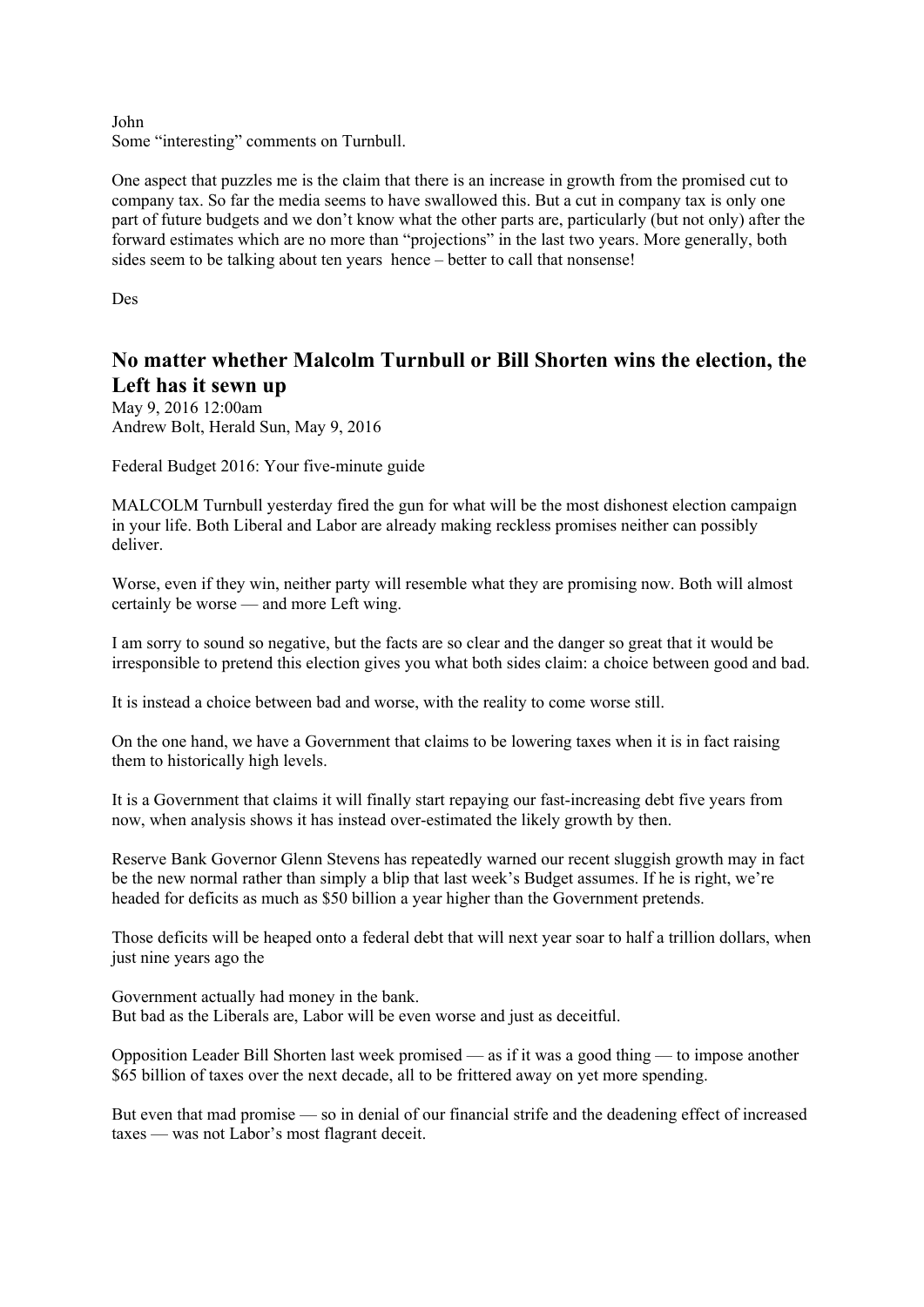No, that prize goes to Shorten's promise to force Australia to have 50 per cent of renewable energy by 2030.

That is a lie. As my colleague Terry McCrann demonstrated last week, that would involve increasing our existing wind and solar plans by seven times in just 14 years.

The cost would be horrific, even if it were attempted, and the poor would find power prices soar so high that they could not afford to heat their homes in winter or cool them in summer.

Add to that Labor's manic class war, leading it to oppose company tax cuts for any businesses except the smallest, and productive Australians should fear for their future.

But whatever Labor and the Liberals are pretending to be now, after the election the winner will be worse.

First, look at the practical realities if Labor wins.



Bad campaigning by Malcolm Turnbull would aid Bill Shorten.

An outright Labor win should actually be almost impossible, given it needs 21 seats more than it has now.

True, the polls show Labor is actually level with the Liberals or even ahead, but that overall figure is misleading.

Each seat is different, and going through the individual battleground seats, I cannot see Labor winning, at the very most, more than 17.

But that could just give it enough to form a minority government with Leftist independents and minor parties — maybe the Greens, the Nick Xenophon party and the likes of Andrew Wilkie.

And with the Greens and Xenophon also likely to share the balance of power in the Senate, a Shorten Labor Government depending on such allies would almost inevitably be dragged further to the Left.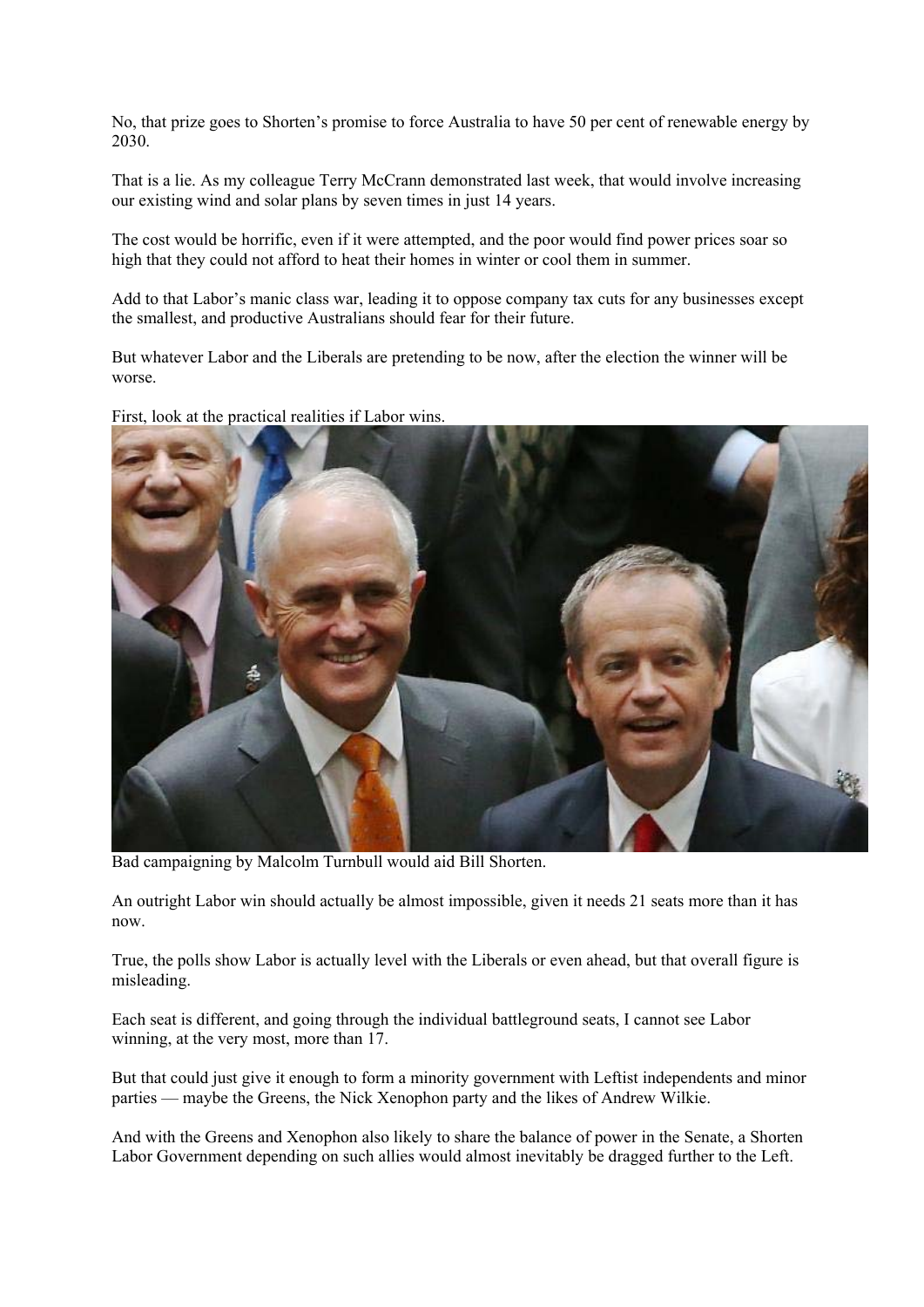Spending restraint will then be even more impossible, because the power of such minor parties lies in delivering goodies to the chosen few, not hairshirts to the many.

The money will run out even sooner.

Of course, I cannot rule out Labor actually winning those 21 seats, because of one factor — Prime Minister Malcolm Turnbull.

Turnbull alone can hand Labor a smashing win by campaigning as incredibly badly as he has done so far.

Last week showed just how terrible he can be. Turnbull told a barefaced falsehood in an interview on Sky News Live when he claimed Treasury had not costed his signature 10-year tax plan for business — a plan Treasury then confessed it had indeed costed at \$48 billion.

Turnbull told another untruth when he then claimed his Budget was lowering the tax take when in fact it was hiking it, both in raw numbers and as a share of the GDP.

How can a prime minister not know the difference between raising taxes and lowering them, and not know which of the two he was actually doing? Is Turnbull dishonest or incompetent?

But there is one more test of his credibility that we will see only after the election. Right now Turnbull is promising to give us a Liberal government that won't stray too far from traditional Liberal positions.

In fact, the Nationals made him promise not to change policies on global warming and same-sex marriage in exchange for agreeing to help make him Prime Minister.

But what if Turnbull wins the election?

Journalists such as the Financial Review's Tony Walker report being assured by Turnbull "confidants" that Turnbull will then reveal he really is a more Left-wing leader. Is that true?

Would Turnbull, ego and authority boosted by his win, drag his party further Left? Judge by deeds, not words.

Here are three huge warning signs.

One, Turnbull, comfortable in ABC studios, has refused as Prime Minister to be interviewed by the country's most prominent conservative presenters, including Alan Jones and everyone else at 2GB, me included.

Two, Turnbull in his Budget raided the superannuation accounts of the rich, retrospectively taxing the once tax-free amounts above his new \$1.6 million cap at 15 per cent.

Even Labor, usually greedy for taxes, says it can't go that far and risk undermining people's trust that their savings would be safe.